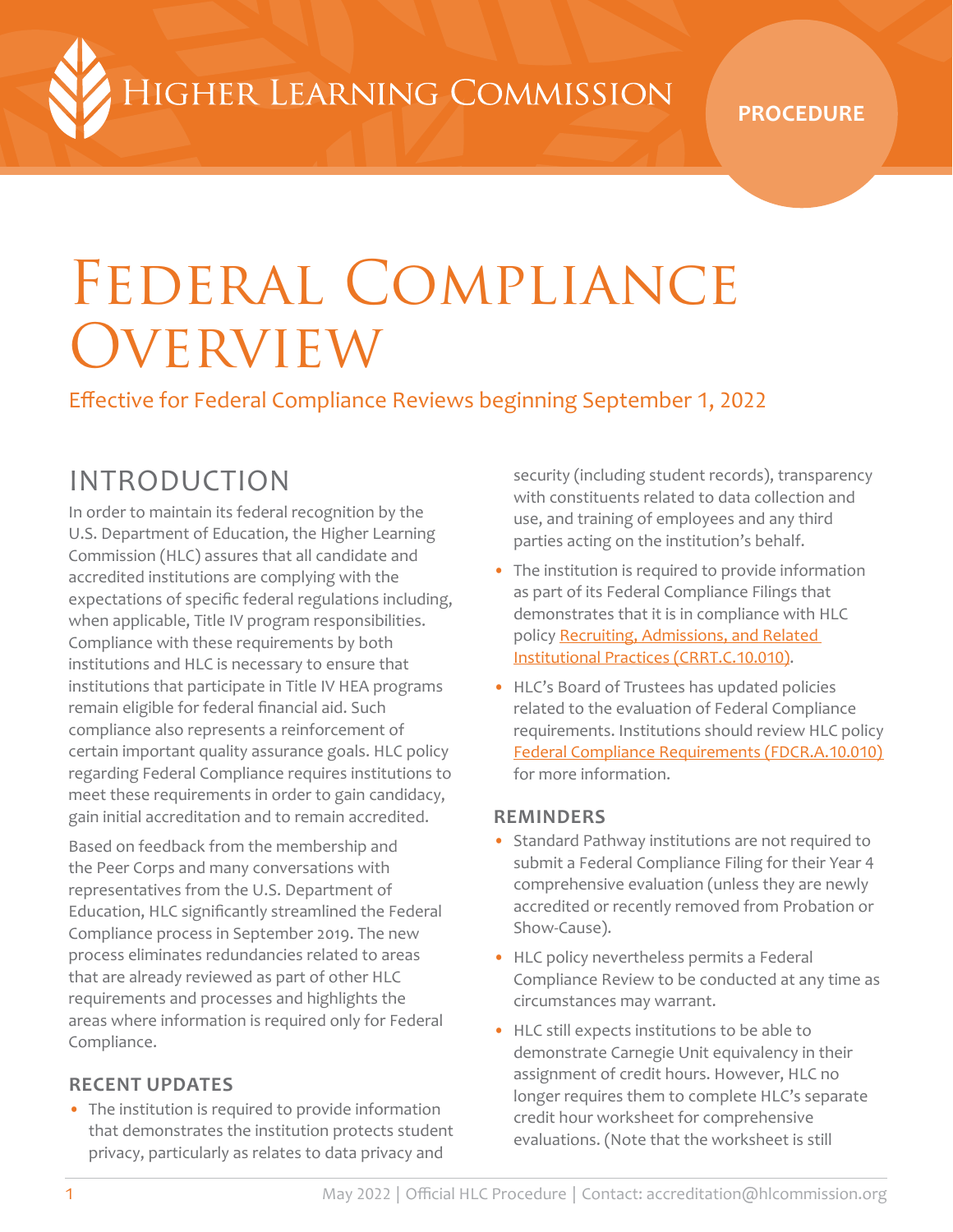used in the context of new substantive change applications for competency-based education programs.)

- Institutions remain responsible for meeting their Title IV, Higher Education Act program responsibilities. These requirements may be found in 34 CFR 668 ([www.ecfr.gov](https://www.ecfr.gov/), Title 34, Chapter 6, Part 668 and related requirements). Institutions may be required to submit documentation related to Title IV requirements as an appendix to their Federal Compliance Filing (see Additional Documents on page 7).
- Institutions are not required to solicit third-party comments from members of the public and other stakeholders as part of their Federal Compliance Filing. HLC maintains a [form on its website](https://www.hlcommission.org/Student-Resources/third-party-comment.html) that allows third parties to provided comments about institutions on an ongoing basis. (Institutions are required to participate in HLC's Student Opinion Survey in advance of a comprehensive evaluation.)
- Due to information regularly publicized by the U.S. Department of Education, HLC will follow up only with selected institutions regarding their Cohort Default Rates.

# **ASSURANCE SYSTEM INTEGRATION**

In 2019, HLC created a new Federal Compliance tab in the Assurance System for institutions and peer reviewers. Instructions for submitting institutional materials and writing the peer reviewer report are provided in the system and the **Assurance System** [Manual.](https://download.hlcommission.org/AssuranceSystemManual_INF.pdf)

# WHEN FEDERAL COMPLIANCE IS REVIEWED

HLC reviews an institution's compliance with federal requirements at multiple points in the accreditation relationship and through various mechanisms. The institution's Federal Compliance Filing is regularly reviewed as part of the following evaluations:

• Comprehensive evaluations for Reaffirmation of Accreditation, regardless of when they occur (including the first comprehensive evaluation that occurs after a grant of initial accreditation, or after the removal of Probation or Show Cause).

- Comprehensive evaluations for institutions applying for Candidacy or Initial Accreditation.
- Sanction visits for institutions on Probation (except if Probation is extended) and Show Cause.
- Advisory visits arising from questions of compliance with one or more federal requirements or as part of any other appropriate evaluation as warranted by HLC to verify such compliance.

HLC may also require an institution to submit documentation related to one or more federal requirements, without an on-site evaluation necessarily occurring, whether as part of routine monitoring or under HLC's policy on **Special** [Monitoring](https://www.hlcommission.org/Policies/special-monitoring.html).

# PROCEDURE FOR INSTITUTIONS

1. Institutions submit the Federal Compliance Filing form and, if applicable, Appendix A before their on-site visit by a team of HLC peer reviewers. The filing form can be downloaded from HLC's website at hicommission.org/federal-compliance. HLC will activate the Federal Compliance tab in the Assurance System six months before the institution's lock date, and HLC recommends that institutions begin compiling the necessary documentation at that point. The Federal Compliance Filing should be uploaded to the system prior to the institution's lock date.

Institutions submitting documentation related to Federal Compliance as part of HLC processes other than comprehensive evaluations (e.g., advisory visits, interim reports, focused visits, or other requests from HLC) should submit their documentation at hicommission.org/upload. Select the appropriate submission option from the list provided to ensure the institution's materials are sent to the correct HLC staff member.

2. After the institution's Assurance Filing has been locked and made available to reviewers, a Federal Compliance reviewer will conduct a preliminary evaluation of the institution's Federal Compliance Filing. The reviewer will contact the Accreditation Liaison Officer (ALO) to request a sample of course and program materials. The purpose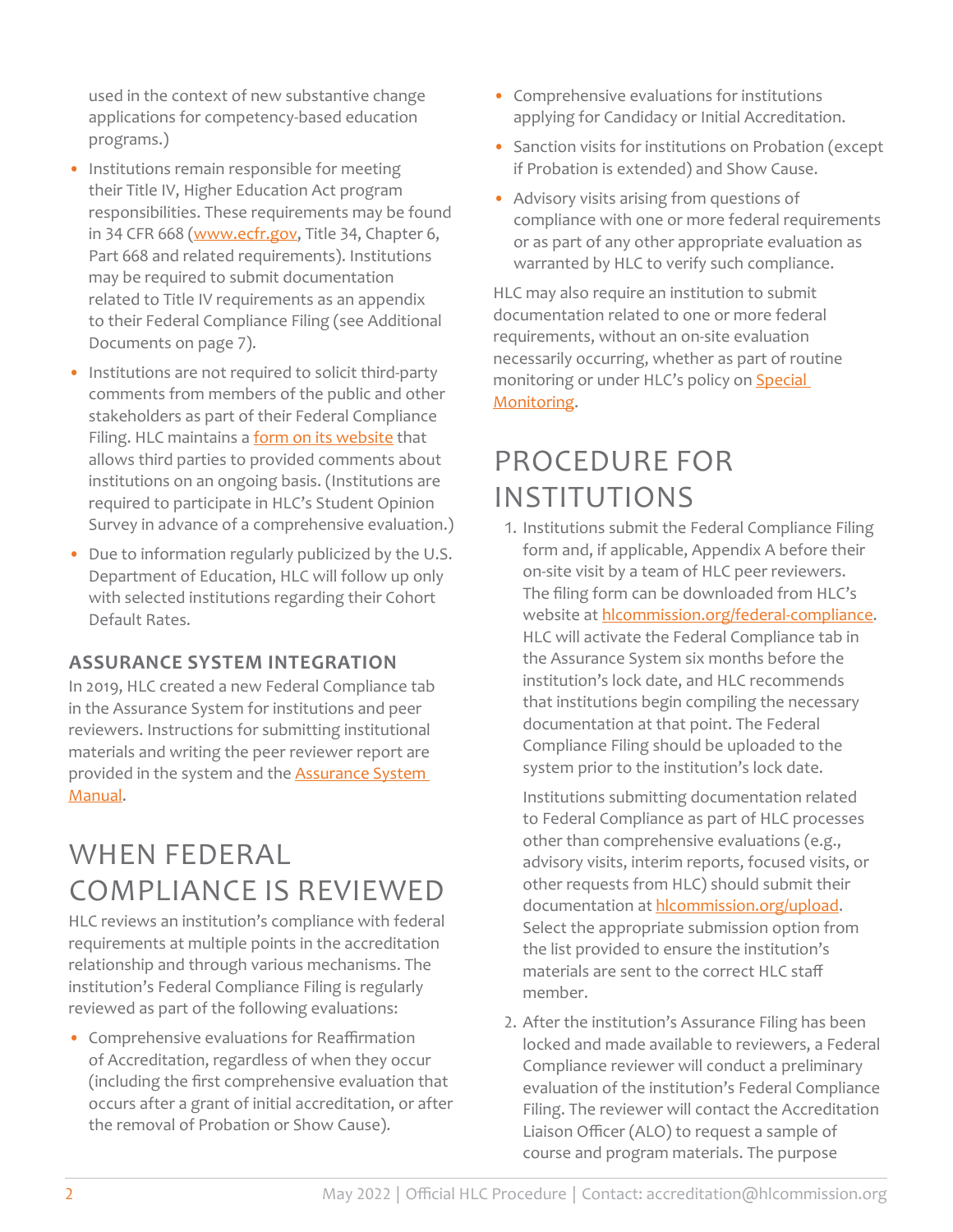of the representative sample of materials is to enable the Federal Compliance reviewer to make a preliminary determination as to whether an institution adheres to its credit hour policy. In no event should an institution submit, nor will Federal Compliance reviewers expect institutions to submit, all its course and program materials.

- 3. The peer review team will finalize the preliminary findings made by the Federal Compliance reviewer during the visit. The team may request additional supporting documentation from the institution as needed while conducting the visit. The team's final determinations regarding Federal Compliance will be included in the team report.
- 4. The institution will have an opportunity to correct any errors of fact related to Federal Compliance, along with the rest of the draft team report, and once the report is finalized, to respond to all the team's findings. The institution will not receive a separate copy of the Federal Compliance reviewer's initial findings, because while this work represents an integral part of the evaluation, it is a preliminary part of the team's ultimate evaluation of Federal Compliance.

### **PERSONALLY IDENTIFIABLE INFORMATION**

When compiling documentation for its Federal Compliance Filing, the institution should carefully consider whether documents containing personally identifiable information (PII) must be included. If the documents must be included for evaluative purposes, please redact the PII where possible. If redaction of the PII will interfere with the evaluative value of the document, please clearly identify the document as containing PII (for example, through a cover page or prominent notation on the document). Institutions are not expected to redact or identify information or documents where the only PII included is employee or Board member names and work contact information.

PII is any information about an individual that allows the individual to be specifically identified. This includes, but is not limited to: name, address, telephone number, birthday, email, social security number, bank information, etc. A document does not include PII if personal information is de-identified (for example, student financial receivables without student names or bank routing information) or is

provided in the aggregate (for example, data on faculty qualifications). See [HLC's PII Guidelines](https://www.hlcommission.org/Publications/personally-identifiable-information-guidelines.html) for more information.

# PROCEDURE FOR PEER REVIEWERS

## **FEDERAL COMPLIANCE REVIEWERS**

- 1. The Federal Compliance materials submitted in advance of a comprehensive evaluation will be accessible once the institution's Assurance Filing has been locked in the Assurance System and released to the reviewers, no later than four weeks in advance of the visit. The Federal Compliance reviewer will receive an email from the system when this occurs. The Federal Compliance reviewer must log into the Assurance System and download the institution's materials from the Federal Compliance tab. (Federal Compliance materials submitted in advance of other types of evaluations will be provided as part of the relevant institutional reports in advance of such evaluations.)
- 2. The Federal Compliance reviewer contacts the institution's Accreditation Liaison Officer (ALO) to request a sample of course and program materials. The Federal Compliance reviewer will use this sample to make a preliminary determination as to whether an institution adheres to its credit hour policy.
- 3. The Federal Compliance reviewer conducts a preliminary evaluation of the institution's materials using the Federal Compliance Instructions for Peer Reviewers. The instructions can be downloaded from HLC's website at [hlcommission.org/federal-compliance](https://www.hlcommission.org/federal-compliance).
- 4. The Federal Compliance reviewer enters preliminary findings in the Federal Compliance tab of the Assurance System. The findings should include a conclusion for each component of Federal Compliance and a rationale that fully supports the conclusion in all cases, but especially if the conclusion is negative and the Federal Compliance reviewer recommends follow-up. The rationale should clearly explain what improvement is needed as well as how HLC would determine the institution has resolved the issue.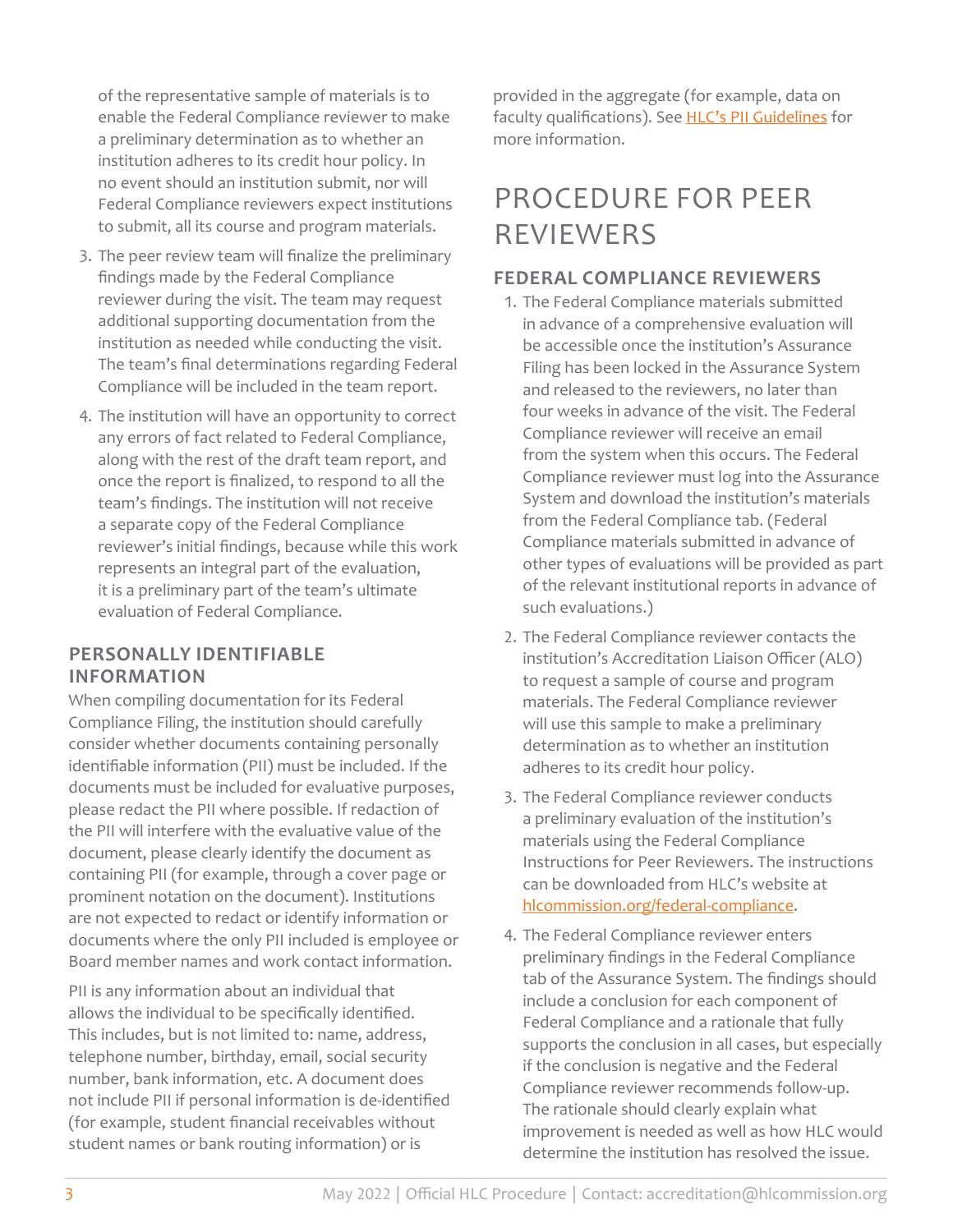5. At least one week before the visit, the Federal Compliance reviewer completes the draft and notifies the team chair, referring any issues to the team for further exploration and confirmation during the visit.

**Note:** The Federal Compliance reviewer's role, while limited in scope in comparison to the peer review team, is intended as a preliminary aid to a peer review team's anticipated on-site evaluation, and by definition, his or her findings are inconclusive. The Federal Compliance reviewer's preliminary findings should only be provided to the peer review team, and not the institution.

# **TEAM CHAIRS**

- 1. HLC will list the Federal Compliance reviewer's name in the visit description on the Evaluation Summary Sheet. Team chairs are encouraged to include the Federal Compliance reviewer in a team conference call prior to the visit, for the limited purpose of discussion related to federal requirements. Team chairs may on occasion also hear from Federal Compliance reviewers if they have questions in the course of their preliminary review, related to the broader context of the visit.
- 2. While conducting the visit, the peer review team determines whether the preliminary findings made by the Federal Compliance reviewer accurately represent the institution's compliance with all applicable requirements; requests additional documentation from the institution, if needed; and finalizes what is now to be the team's evaluation of the institution's Federal Compliance in the Assurance System. If necessary, the team adjusts the preliminary findings and rationale provided by the Federal Compliance reviewer and removes any specific instructions addressed directly to the peer review team by the Federal Compliance reviewer.
- 3. The team chair is responsible for finalizing the Federal Compliance report. It will be included automatically with the draft team report for review by the HLC staff liaison and subsequently, for correction of errors of fact by the institution. The Federal Compliance report also will be included with the final team report when it is submitted in the Assurance System.

# POLICIES RELATED TO FEDERAL REGULATION

This section outlines the requirements established by HLC to ensure that it and its affiliated institutions comply with federal regulations. It provides references to HLC policies, as well as an explanation of each requirement and links to related materials, including HLC forms and procedures. The section also notes specific Assumed Practices and Core Components of the Criteria for Accreditation that are related to each requirement and that institutions must ultimately satisfy.

**Note:** These HLC requirements remain subject to change based on federal regulations. To the extent not prohibited by federal regulations, HLC reserves the right to maintain higher expectations of its institutions without creating unnecessary burden.

# **1. ASSIGNMENT OF CREDITS, PROGRAM LENGTH AND TUITION**

#### **Explanation of This Requirement**

Notwithstanding changes in federal regulations effective July 1, 2020, HLC will continue to review institutions' assignment of credit hours.

Institutions should make sure that they have a policy or set of policies and procedures for assigning credit hours for all types of courses, disciplines, programs, credential levels, formats, regardless of modality.

Institutions should be able to articulate the processes and structures in place to demonstrate how they adhere to the policy(ies) for assigning credit hours (e.g., by reference to course approval guidelines and processes, course proposal forms, curriculum committee reviews, program review, registrar's class scheduling procedures etc.).

Institutions that provide instruction through online, alternative, compressed or other formats should also have policies that address how learning is determined, organized and evaluated, and how the institution determines instructional equivalencies.

In addition, the institution should be able to justify tuition variations for a particular program or programs based on costs for offering that degree, the length of the program, or the objectives of the program.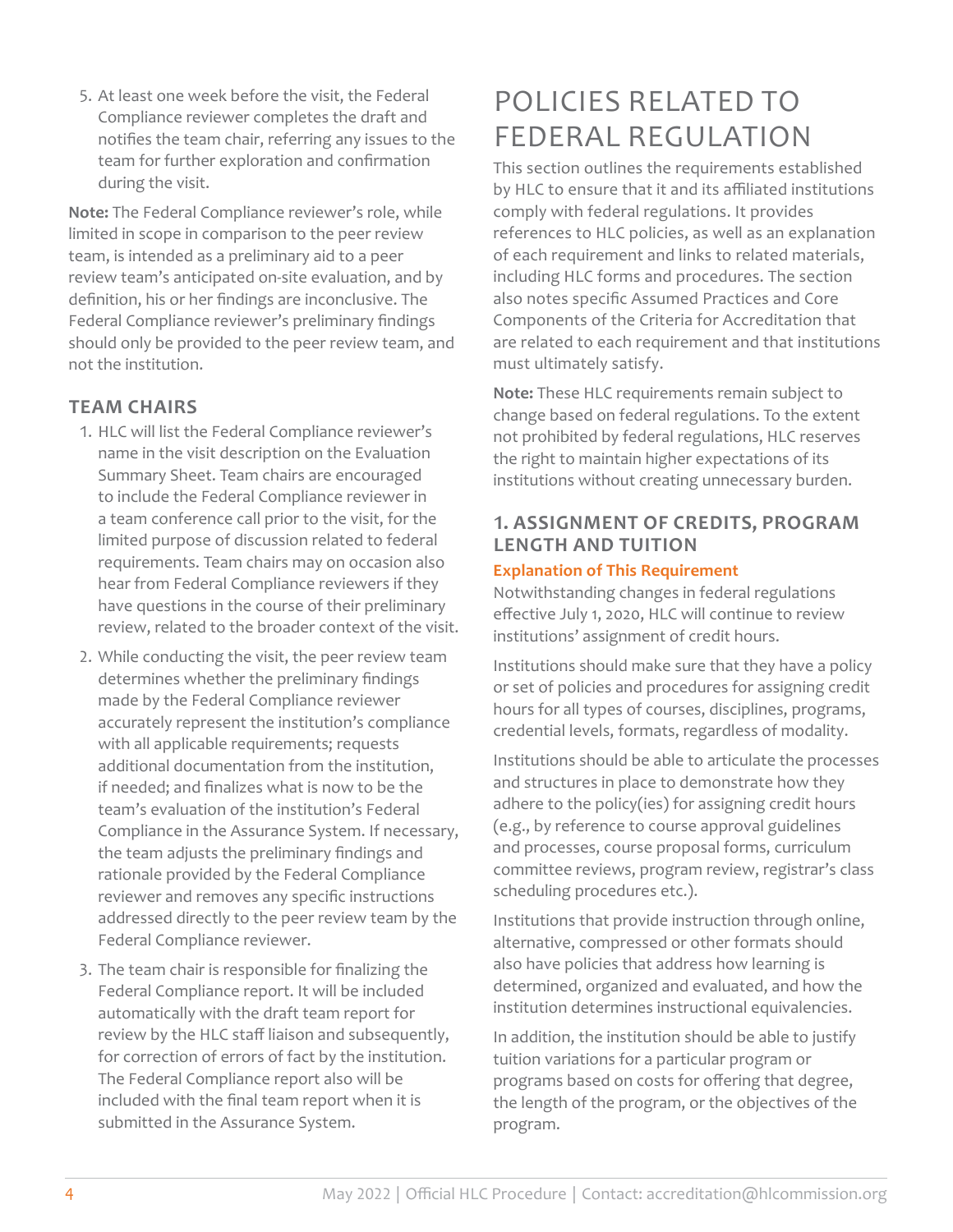HLC's intent is (i) to review an institution's policies regarding the award of credit in relation to the types of courses, disciplines, programs, credential levels and formats offered, regardless of modality; (ii) to determine how the institution ensures it is adhering to those policies; and (iii) to review the institution's process for verifying length of academic period and compliance with credit hour requirements through course scheduling.

Should the institution plan to make any significant change to credit hour assignments or degree program requirements, the institution is required to seek HLC approval prior to making that change. The institution should review the substantive change requirements related to clock and credit hours on HLC's website for more information.

#### **Related HLC Requirements**

- Assignment of Credits, Program Length and Tuition (FDCR.A.10.020)
- Criteria for Accreditation Core Component 3.A. (CRRT.B.10.010)
- Assumed Practice B.1. (CRRT.B.10.020)

#### **Related Federal Regulations**

• 34 CFR  $\S$  $\S$ 602.16(a)(1)(viii), 600.2, and 668.8(k-l)

# **2. INSTITUTIONAL MECHANISMS FOR HANDLING STUDENT COMPLAINTS**

# **Explanation of This Requirement**

The institution is expected to demonstrate that it utilizes a systematic complaint- tracking process that best fits its needs. This process should contemplate any formal complaint the institution receives, regardless of the subject matter. Whatever approach the institution takes, the institution should demonstrate that its process effectively allows student complaints to be received, tracked and handled in a timely manner.

While under certain circumstances the institution and team may receive copies (or other notification) of student complaints filed directly with HLC prior to the evaluation visit, institutions are not required to supply any student complaints as part of demonstrating compliance with this requirement.

# **Related HLC Requirements**

• Institutional Records of Student Complaints (FDCR.A.10.030)

- Criteria for Accreditation Core Component 2.A. (CRRT.B.10.010)
- Assumed Practices A.3. and A.4. (CRRT.B.10.020)

# **Related Federal Regulations**

• 34 CFR  $\S 602.16(a)(1)(ix)$ 

# **3. PUBLICATION OF TRANSFER POLICIES**

# **Explanation of This Requirement**

The institution must disclose its transfer policies to students and to the public. At a minimum, these disclosures must include:

- i. Any established criteria the institution uses regarding the transfer of credit earned at another institution and any types of institutions or sources from which the institution will not accept credits;
- ii. Written criteria used to evaluate and award credit for prior learning experience including, but not limited to, service in the armed forces, paid or unpaid employment, or other demonstrated competency or learning; and
- iii. A list of institutions with which the institution has established an articulation agreement, as well as information about each articulation agreement. The information the institution provides should include any program-specific articulation agreements in place. Also, the information the institution provides should list the specific credits that articulate through the agreement (e.g., general education only, pre-professional nursing courses only, etc.) and include whether the articulation agreement anticipates that the institution under HLC review does the following:
	- a. Accepts credits for courses offered by the other institution(s) through the articulation agreement.
	- b. Offers courses for which credits are accepted by the other institution(s) through the articulation agreement.
	- c. Both offers courses and accepts credits with the other institution(s) in the articulation agreement.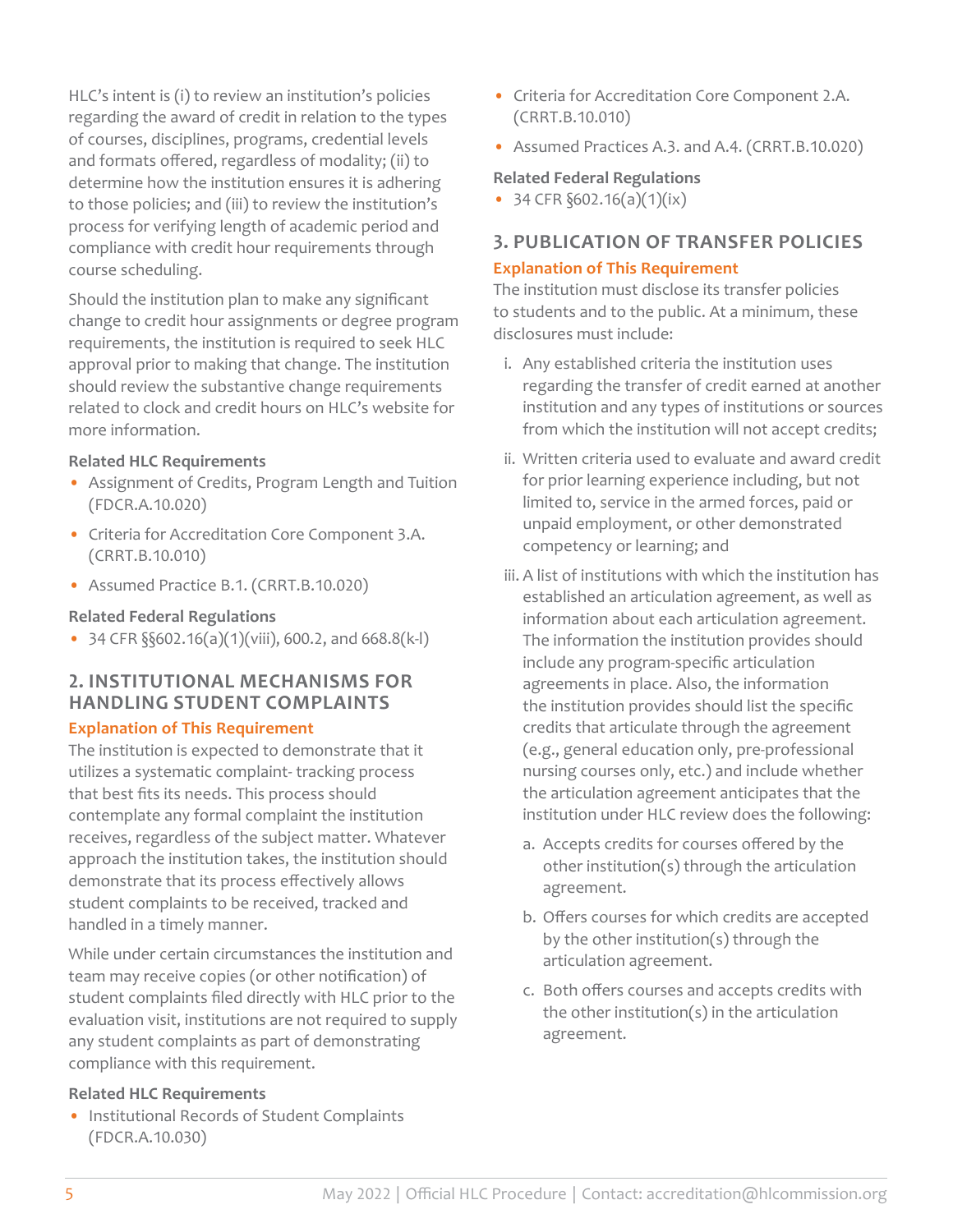#### **Related HLC Requirements**

- Publication of Transfer Policies (FDCR.A.10.040)
- Criteria for Accreditation Core Component 2.A. (CRRT.B.10.010)
- Assumed Practice A.5.D. (CRRT.B.10.020)

#### **Related Federal Regulations**

• 34 CFR §§668.5, 668.8, 668.43(a)(11) and 668.43(a) (12)

# **4. PRACTICES FOR VERIFICATION OF STUDENT IDENTITY**

#### **Explanation of This Requirement**

Institutions must verify the identity of students who participate in courses or programs provided through distance or correspondence education. The institution must use some number of approaches to verify student identity—which may include, but need not be limited to, for example, a secure login and pass code, proctored examinations, or other technologies and practices—as long as the institution can demonstrate the effectiveness of its approach(es). Additionally, if the method by which the institution verifies student identity will incur a cost to the student (such as a fee for a proctored exam), the institution must disclose that cost to the student at the time of registration or enrollment. The institution must also demonstrate that it is making reasonable efforts to protect student privacy in verifying student identity.

#### **Related HLC Requirements**

- Practices for Verification of Student Identity (FDCR.A.10.050)\*
- Criteria for Accreditation Core Component 2.A. (CRRT.B.10.010)

#### **Related Federal Regulations**

• 34 CFR  $\S$  $602.17(g)$  and  $602.17(h)$ 

### **5. PROTECTION OF STUDENT PRIVACY**

#### **Explanation of This Requirement**

All institutions must develop and maintain procedures to ensure student privacy is protected in compliance with relevant federal law. Institutions must also ensure the privacy and security of student data

(including without limitation, student educational records). In addition, institutions must provide training to ensure adherence to established procedures by employees (and any third-party contractors acting on the institution's behalf). The institution must also be transparent with students about how any personal data is collected and used.

#### **Related HLC Requirements**

- Recruiting, Admissions and Related Institutional Practices (CRRT.C.10.010)
- Practices for Verification of Student Identity (FDCR.A.10.050)\*
- Assumed Practice A.2. (CRRT.B.10.020)

#### **Related Federal Regulations**

• 34 CFR §602.17(h)

## **6. PUBLICATION OF STUDENT OUTCOME DATA**

#### **Explanation of This Requirement**

The institution must disclose student outcome data in a manner that is easily accessible to the public. These data should be available on the institution's website and should be clearly labeled. Any technical terms in the data should be defined, and any necessary information on the method used to compile the data should be included. Data may be provided at the institutional or departmental level or both, but the institution must disclose student outcome data that address the broad variety of its programs. Additionally, if an institution uses student placement rates in any marketing or recruitment content, it must also disclose these data.

#### **Related HLC Requirements**

- Public Information (FDCR.A.10.070)
- Review of Student Outcome Data (FDCR.A.10.080)
- Assumed Practice A.6. (CRRT.B.10.020)

#### **Related Federal Regulations**

• 34 CFR  $\S 602.16(a)(1)(i)$  and 34 CFR 668.14(b)(10)

<sup>\*</sup> HLC's Board of Trustees will consider [proposed revisions to this](https://download.hlcommission.org/policy/updates/ProposedPolicy-StudentIdentityPrivacy_2022-02_POL.pdf)  [policy](https://download.hlcommission.org/policy/updates/ProposedPolicy-StudentIdentityPrivacy_2022-02_POL.pdf) on second reading at their June 2022 meeting. If adopted, the revised policy will be effective immediately.